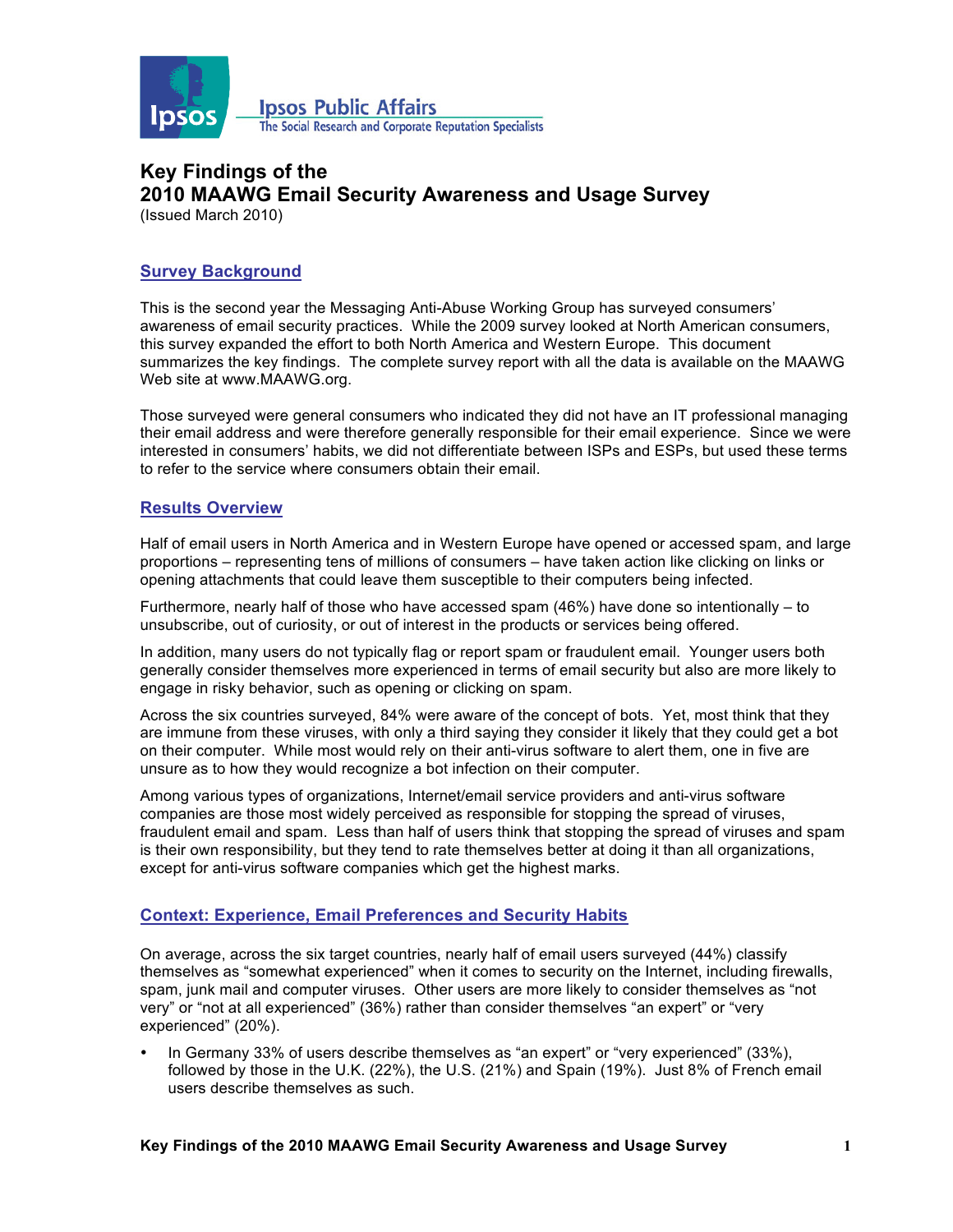

**Ipsos Public Affairs** The Social Research and Corporate Reputation Specialists

• There are also significant differences across age groups, with younger users being much more likely to describe themselves as being experienced with Internet security than are older users.

In every country, at least three-quarters of respondents consider email from friends and family to be extremely or very important (82% extremely/very important on average across the six countries). Email users also tend to place a great deal of importance on receipts or shipping details for purchases (70%), notifications of bills to be paid (64%), and notifications from a bank or another financial institution (58%). Email users in all countries tend to give less importance to newsletters (20%), marketing materials (15%) and other emails that they have subscribed to (22%).

• Email users in France and Germany tend to place less importance on notifications from their financial institutions than do their counterparts in other countries surveyed.

At least nine in ten respondents in each country say their anti-virus software is updated regularly. Most commonly, respondents say that it does so automatically (46%), that they do it themselves (33%), or that someone else takes care of it (15%). Very few (2%) say that no one updates their anti-virus software.

## **Who Is Opening Spam – and Why?**

Four in ten (43%) say that they have opened an email that they suspected was spam, though fewer have taken more risky behaviors such as clicking on a link (11%), opening an attachment (8%), replying to (4%) or forwarding (4%) an email they suspected was spam. These riskier behaviors are more common among men and email users under 35 – the same demographic groups who are more likely to consider themselves experienced when it comes to Internet security threats. Younger users are more likely not only to open spam (50% under 35 vs. 40% of those aged 35-54 and 36% of those aged 55 and older), but also to click on a link in an email they suspected was spam (13% vs. 10% and 9%, respectively) and to reply to these emails (5% vs. 4% and 2%, respectively).



**Key Findings of the 2010 MAAWG Email Security Awareness and Usage Survey 2** Among those who have opened a suspicious email, over half (57%) say they have done so because they weren't sure it was spam and one third (33%) say they have done so by accident. However, nearly half (46%) report having accessed spam intentionally – to unsubscribe or complain to the sender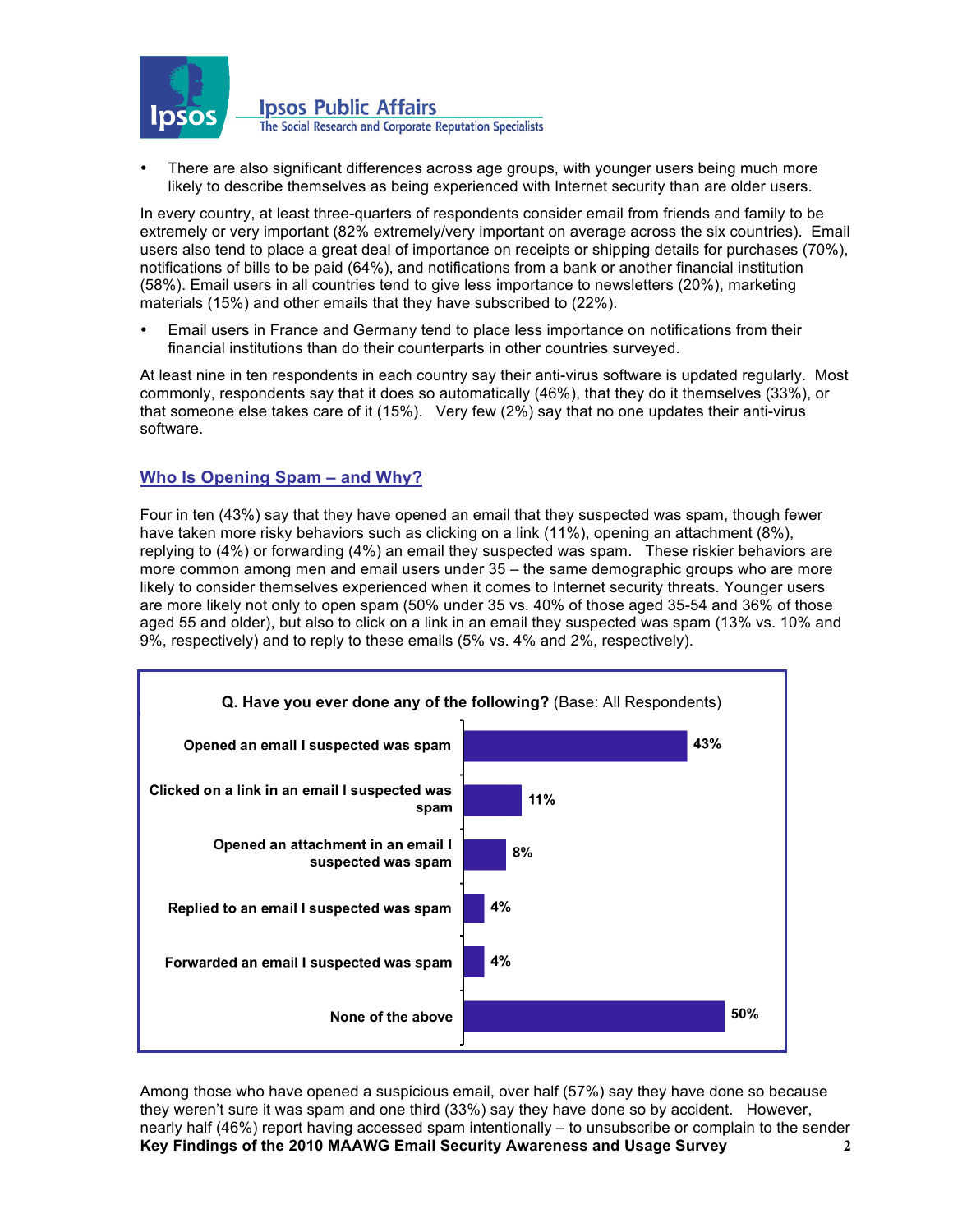

**Ipsos Public Affairs** The Social Research and Corporate Reputation Specialists

(25%), to see what would happen (18%), and/or to learn more about the products or services being offered (15%). With so many users clicking on links (11%) or replying to spam (4%), this amounts to millions of consumers engaging with spam.

• In the 2009 study, the 58% of online respondents who opened or clicked on spam were most likely to say they "made a mistake," "sent a note," or said that they were "interested in the product/service."

Typically, three in five users (61%) say that when they suspect an email is spam, they usually do not open it. About four in ten move it to their junk mail folder (44%) or hit the "spam" button (39%). Fewer report it to their ISP or ESP (9%) or to a third party spam reporting service or government agency (7%), though U.S. users are more likely to do so than are their counterparts in other countries. However, nearly half delete it without flagging it as being spam (47%).

When they receive emails that they worry may be fraudulent, users tend to react as they do with spam: By not opening the message (60%), deleting it without flagging it as being spam (41%), moving it to their junk mail folder (34%) or hitting the "spam" button (32%). Users are slightly more likely to report fraudulent email than they are to report spam to their ISP or ESP or to a third-party spam reporting service or government agency. One in five say that they typically report it to the legitimate company or institution. Also, one in six say that they usually run their anti-virus software when they receive an email they think may be fraudulent.

• The findings among American respondents are consistent with those of the 2009 study, despite a change in wording.

Email users tend to look for a variety of signs in order to identify spam in their inbox, particularly the sender's name or address (73%) and the subject line (67%). These are the top spam indicators in all six countries. Roughly half also say that unusual language, the content of the email, the receiver's name or address and spelling mistakes or poor grammar are signs that an email may be spam.

• Respondents in Spain and France tend to rely less on each of these indicators when deciding what is spam and what is legitimate email.

## **Awareness, Concern about Bots Lagging**

Three in five users (58%) on average say that their computer has been affected by a virus. Experience with a virus is most common in Spain (69%) and Canada (68%), but least common in Germany (45%).

• In 2009, one third reported that they had "never been infected" with a virus.

Despite the prevalence of viruses, less than half (47%) have heard of the term "bot" or "botnet," though 84% are aware of the concept of bots, i.e., "malicious viruses that can control their computer without their knowledge and may then use their computer to spread spam or steal their personal information." Awareness of the term "bot" or "botnet" is highest in English-speaking countries and Germany, while lower in Spain and France.

• These figures are very consistent with the findings from last year's study, when 77% of U.S. online respondents said that they were aware of these types of viruses.

Though a majority of users say that their computer has been infected by a virus, only 36% say that they are at least somewhat likely to get a bot on their computer. French users are more likely to be concerned about getting a bot than others, especially when compared to British and German users.

• Across the six countries, 47% say they are not very or not at all likely to get a bot. In the U.S., 45% say so, mirroring the results of the 2009 study (43%).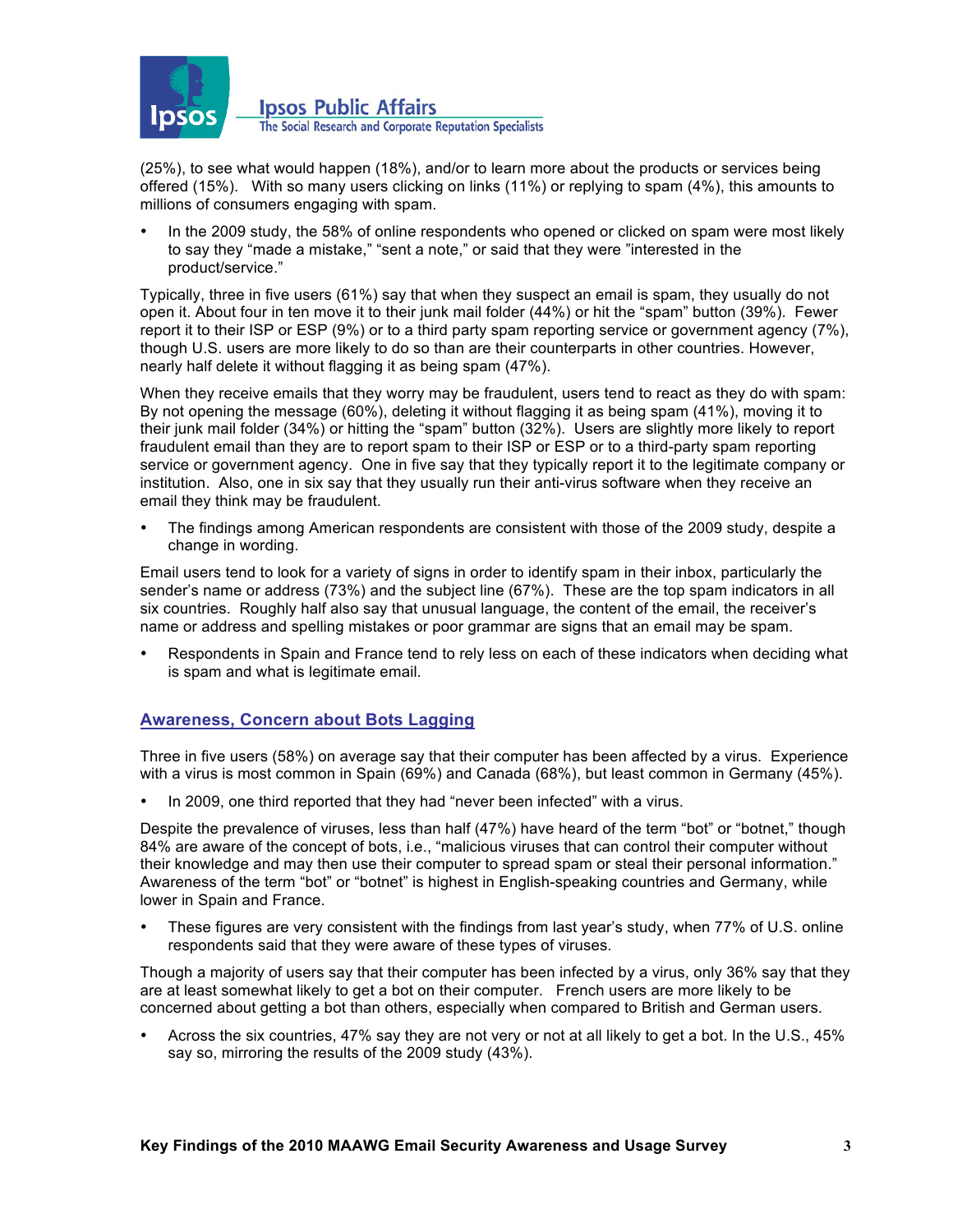

**Q. A 'bot' or 'botnet' is a malicious virus that can control your computer without your knowledge and may then use your computer to spread spam or steal your personal information. How likely do you think you are to get this type of virus on your computer?** (Base: All Respondents) **Total** 



Asked how they would find out if their computer were to get a bot, users are most likely to say they would be alerted by their anti-virus software (66%). At least half also say they would know if their computer was not functioning properly or was running very slowly or if they noticed a program they had not installed (52%, respectively).

Over half of users in Canada and France, and about four in ten elsewhere, say they would recognize they had a bot if their friends told them they were receiving spam from their email address. A majority of Germans would look out for unusual error messages.

At the same time, one in five say they are not sure how they would know if their computer had a bot. Spanish users are those most likely to be unsure how to recognize a bot (28%).

## **Whose Responsibility Is It to Stop Bots?**

When it comes to stopping the spread of viruses, fraudulent email, spyware and spam, email users are most likely to hold ISPs and ESPs (65%) and anti-virus software companies (54%) responsible. Less than half of users (48%) hold themselves personally responsible for stopping these threats, though this proportion is even lower in France (30%) and Spain (37%).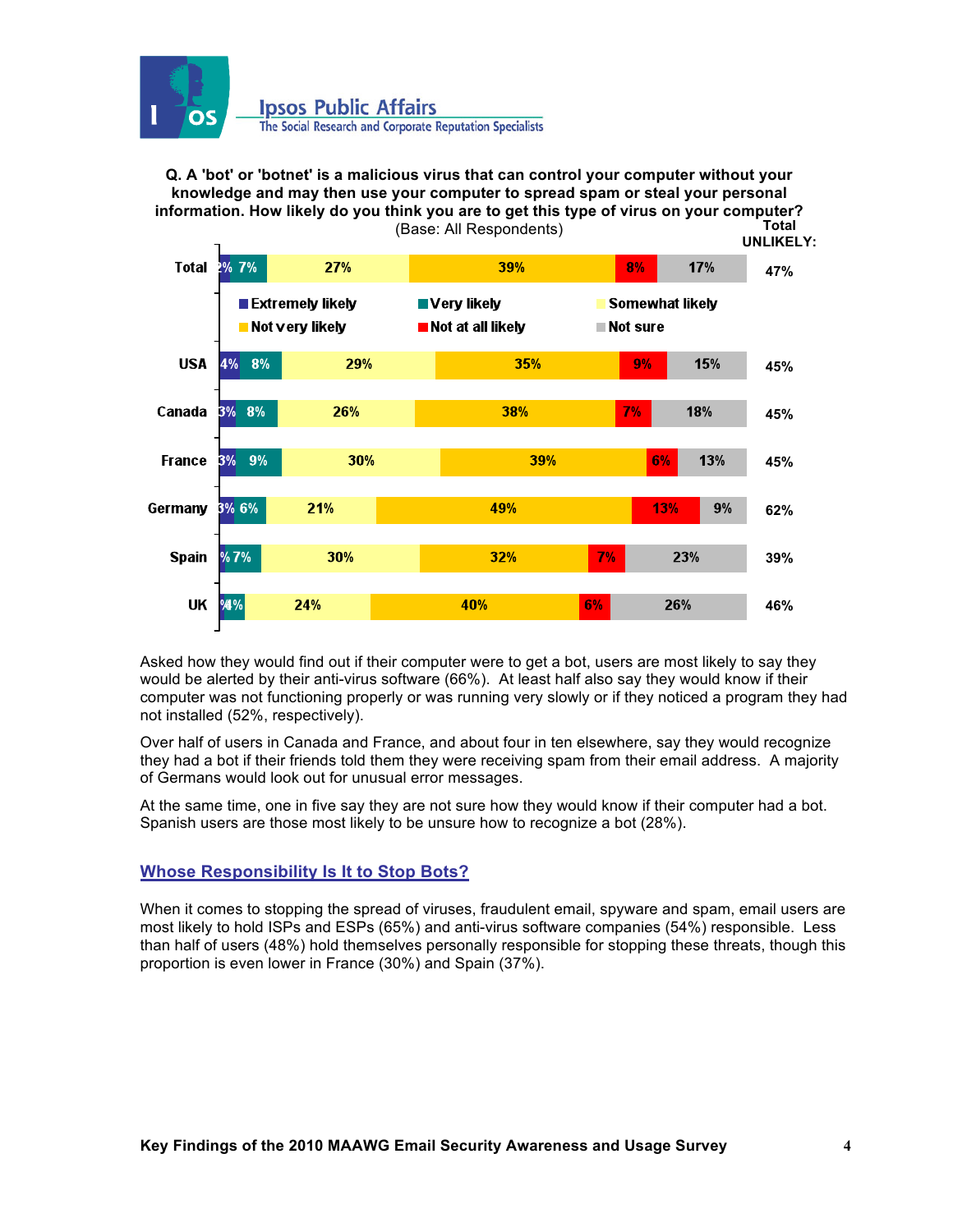

**Ipsos Public Affairs** 

The Social Research and Corporate Reputation Specialists



Across countries, respondents tend to rate anti-virus software companies (67% very/fairly good) and themselves (56%) as performing best when it comes to stopping the spread of viruses, fraudulent email, spyware and spam. In contrast, they tend to be most critical of government or consumer advocacy agencies (34% very/fairly poor) and social networking sites (34%).

• Anti-virus software companies were also top-rated in the 2009 study.

If their computer were to get a virus, spyware or bot, users are most likely to say that they would hold themselves responsible for fixing it (58%). Many also report that they would turn to their anti-virus software company to have their computer repaired (43%).

## **Methodology**

Interviewing was conducted online among Ipsos panel members aged 18 and older in the U.S., Canada, the U.K., France, Spain and Germany between January 8 and 21, 2010. All respondents reported having at least one email address for which they manage the security (and do not rely on an IT person or service).

| <b>Country</b> | <b>Sample Size</b> |
|----------------|--------------------|
| U.S.           | 1,082              |
| Canada         | 548                |
| France         | 512                |
| Germany        | 522                |
| Spain          | 527                |
| U.K.           | 525                |
| <b>TOTAL</b>   | 3,716              |